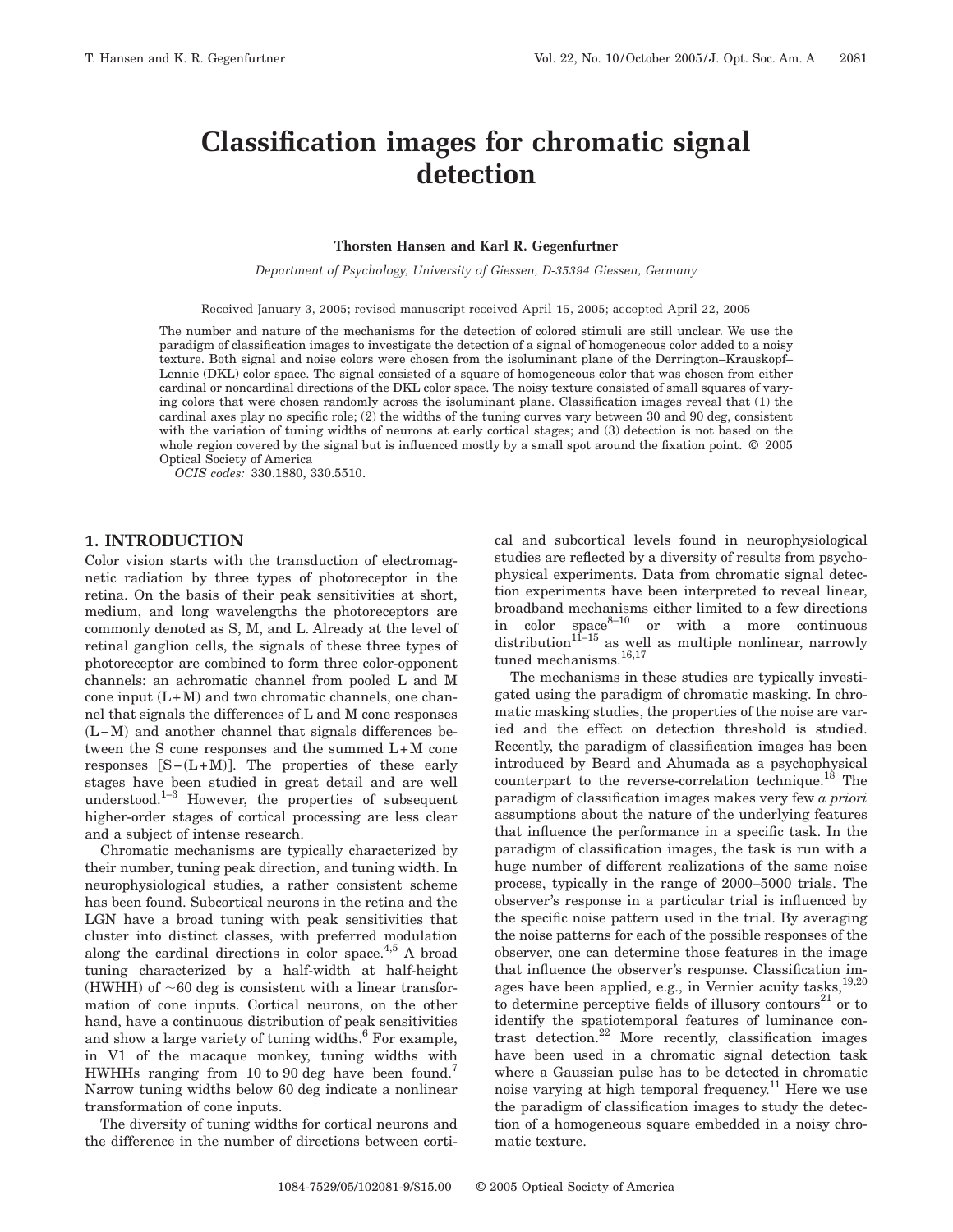#### **2. METHODS**

The task of the observers was to detect a signal consisting of a central square of homogeneous color added to a noisy texture of isoluminant color patches. The color of the square was varied systematically, and classification images were computed for each signal color.

#### **A. Apparatus**

Software for the presentation of the stimuli was programmed in C using the SDL library. The stimuli were displayed on a Sony GDM-20se II color CRT monitor that was viewed binocularly at a distance of 0.40 m in a dimly lit room. The monitor resolution was set to 1280  $\times$  1024 pixels with a refresh rate of 120 Hz noninterlaced. The monitor was controlled by a PC with a color graphics board with 8-bit intensity resolution for each of the three monitor primaries. For each primary, the nonlinear relationship between voltage output and luminance was linearized by color look-up tables. To generate the three look-up tables, the luminances of each phosphor were measured at various voltage levels using a Graseby Optronics Model 307 radiometer with a Model 265 photometric filter, and a smooth function was used to interpolate between the measured data. A Photo Research PR-650 spectroradiometer was employed to measure the spectra of each primary at maximum intensity. The spectra were multiplied with the Judd-revised CIE 1931 colormatching functions<sup>23,24</sup> to derived CIE  $x, y, Y$  coordinates of the monitor phosphors.<sup>25</sup> In the following, luminance and photometric luminance refer to the  $V(\lambda)$  curve as modified by Judd.<sup>23</sup> The  $x, y, Y$  coordinates of the monitor primaries are given by  $R = (0.613, 0.349, 20.289), G$  $=(0.283, 0.605, 64.055),$  and  $B=(0.157, 0.071, 8.631)$ . Cone contrasts were computed from the spectral distribution of the monitor primaries using the cone fundamentals of Smith and Pokorny.<sup>26</sup>

#### **B. Color Space**

The stimuli are defined within the isoluminant plane of the DKL color space.<sup>4,27</sup> The DKL color space is a spherical color space spanned by three axes, namely, the two chromatic axes  $[L-M]$  and  $S-(L+M)$  and the achromatic axis L+M, corresponding to the three second-order coneopponent channels (Fig. 1). The three axes define the car-

dinal directions of the DKL color space and intersect at the gray point. The two chromatic axes define the isoluminant plane.

The DKL color space is a linear transformation of the LMS cone contrast space.28 Along the L−M axis, the excitation of the S cones is constant whereas the excitation of the L and M cones covaries such that their sum is constant. Color along the L−M axis changes from bluegreenish to reddish. Conversely, along the  $S-(L+M)$  axis, only the excitation of the S cones changes whereas the excitation of the L and M cones remains constant. Color along the  $S-(L+M)$  axis changes from yellow-green to purplish. Within the isoluminant plane, colors are defined by their chromatic direction given by the azimuth ranging from 0 to 360 deg and their chromatic contrast given by the distance from the white point.

## **C. Stimuli**

The stimuli consisted of a noisy texture of  $24 \times 24$  isoluminant square patches. The values of chromatic direction and chromatic contrast for each patch were drawn independently from a uniform distribution. Chromatic contrast was limited to 40% of the maximum contrast. Each individual patch subtended 0.5 deg visual angle.

In half of the trials, a signal made from a square of homogeneous color, covering  $8 \times 8$  patches, was added to the noisy texture. The square was centered in the noisy texture and spatially aligned with the texture patches. Eight different chromatic directions were employed for the signal, four along the cardinal directions (with color azimuth 0, 90, 180, and 270 deg) and four along intermediate, noncardinal directions (with color azimuth 45, 135, 225, and 315 deg). The chromatic contrast of the signal square was determined in a pilot session for each subject and each chromatic direction to yield a detection rate of 75% correct.

#### **D. Paradigm**

We used a yes/no paradigm to study the ability of the observers to detect the square signal embedded in chromatic noise. Observers viewed a blank neutral gray screen with a central fixation point for 1000 ms, followed by the presentation of the stimulus for 250 ms, and pressed one of two keys to indicate whether the signal was present. The



Fig. 1. (Color online) Left: DKL space with the isoluminant plane (filled area). The isoluminant plane is spanned by the L−M and S −L+M- axes that together with the achromatic L+M axis define the cardinal axes of the DKL color space. Right: Display of the isoluminant plane. The chromaticities of the stimuli used in the present experiment are confined to the isoluminant plane.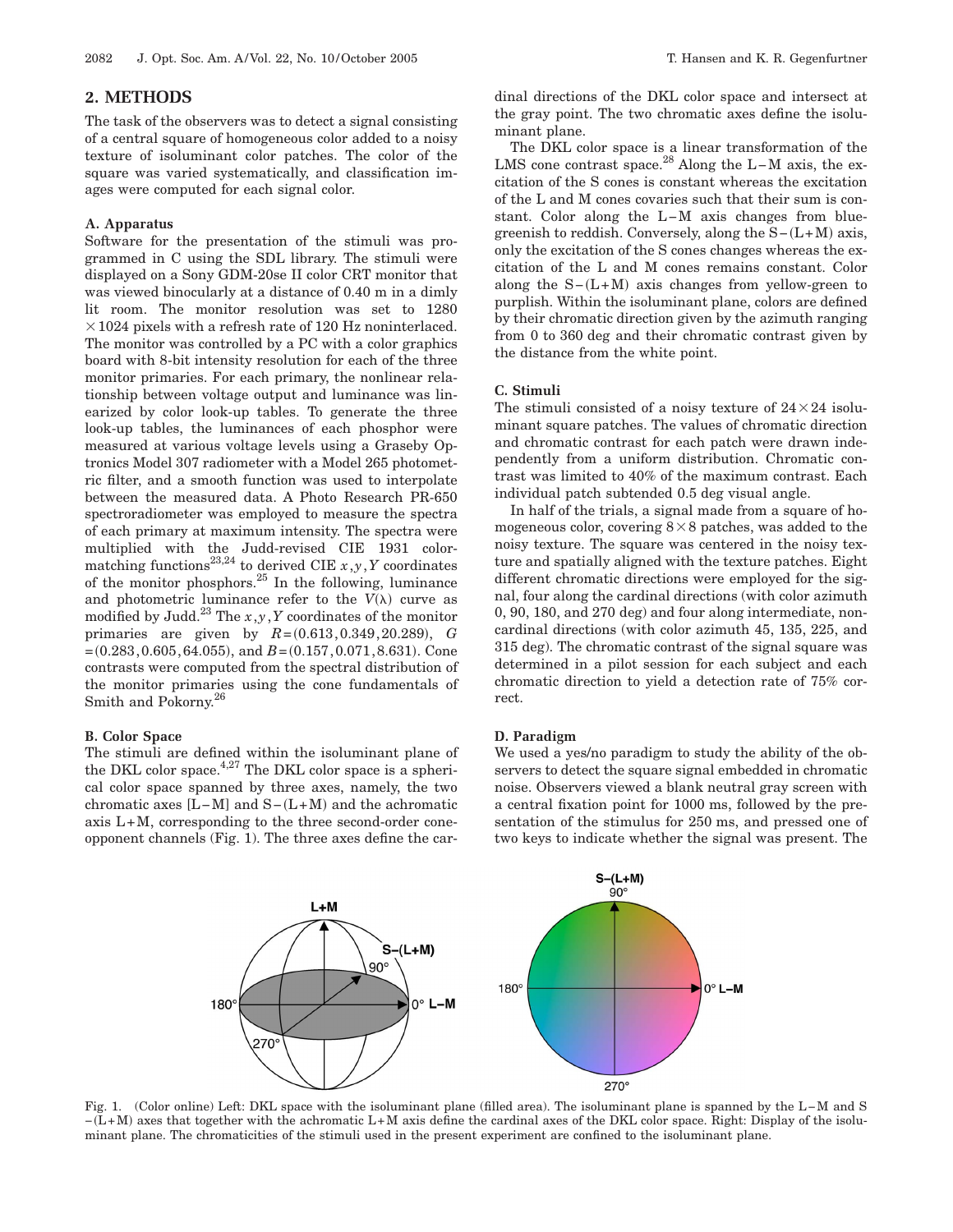fixation point was shown throughout the entire trail. Response feedback was given after each trial. For each signal color, a total of 2000 stimuli with different noisy textures were presented in four blocks of 500 trials. According to the response of the subject, the noisy background texture was sorted into one of four possible stimulus–response categories (hit, miss, false alarm, correct rejection). The background textures were then averaged within each category. The classification image *C* was then computed by subtracting averaged background images *B* that lead to a "no" response from those resulting in a "yes" response:

$$
C = \underbrace{\mu[B(\text{hit})] + \mu[B(\text{false alarm})]}_{\text{``yes'' responses}}
$$

$$
- \underbrace{\mu[B(\text{correct rejection})] - \mu[B(\text{miss})]}_{\text{``no'' responses}},
$$
(1)

where  $\mu$  denotes the mean over all images in the respective category. This is the standard formula for computing classification images.18 By first-order statistics (i.e., computing the mean), classification images show those image features that influence the observers' decision.

## **E. Observers**

Four observers participated in the study, two male and two female. One of them was an author (TH), the others were naive as to the purpose of the experiment. All had normal color vision and normal or corrected-to-normal visual acuity. No systematic differences between the observers were found.

## **3. RESULTS**

#### **A. Classification Images**

First, classification images as detailed in Eq. (1) were derived for the eight different signal colors. Classification images for a single subject (CA) are shown in Fig. 2, top panel. All images show a strong color-dependent modulation. This modulation is confined mainly to a circular central region covered by the signal square, showing that this part of the signal had the strongest influence on detection performance. Furthermore, the patches at the background outside the signal region seem to vary at random independent of the signal color. Finally, no differences between signal colors along cardinal versus noncardinal directions were found.

Next we averaged the classification images across all subjects. The results are shown in Fig. 2, bottom panel. The resulting classification images are less noisy because of the large number of samples. Otherwise, the averaged data do not deviate systematically from the data of a single subject. The findings from the basic classification images can be summarized as follows: (1) the central region shows a strong color-dependent modulation, (2) detection is based on the central part of the signal square but not on the background, and (3) results do not differ between cardinal versus noncardinal directions.

#### **B. Classification Histograms**

Classification images show the first-order statistics of the image features. For a two-dimensional feature such as isoluminant color (the third color dimension, luminance, is the same by definition of the stimuli), the classification images *per se* cannot tell the tuning width of the detection mechanisms. For example, a feature pixel in the classification image with a chromatic direction of 45 deg may result from many stimulus colors of exactly 45 deg chromatic direction, or, alternatively, from a distribution of different chromatic directions symmetrically spaced around 45 deg. Moreover, the width of such a distribution does sharpen with an increasing number of presentations, leading to an incorrect estimation of the tuning width of the detection mechanism.

To estimate the tuning width of the detection mechanisms, we used color histograms. A color histogram shows for each chromatic direction the summed chromatic contrast of the color in the image, normalized by the number of pixels. From the color histograms of the background images in the four stimulus-response categories, a color classification histogram can be computed analogously to the computation of a classification image. Let  $H$ (hit),  $H$ (false alarm),  $H$ (correct rejection), and  $H$ (miss) denote the color histograms of a background image in the four stimulus-response categories, and let  $\mu(\cdot)$  denote the average of all color histograms in the particular stimulusresponse category. Analogous to the computation of a standard classification image (Eq. (1)), we suggest that a color classification histogram  $H_c$  can be computed as follows:

$$
H_{\rm c} = \underbrace{\mu[H(\rm hit)] + \mu[H(\rm false\; alarm)]}_{\text{*yes" responses}}
$$

$$
-\underbrace{\mu[H(\rm correct\; rejection)] - \mu[H(\rm miss)]}_{\text{*no" responses}}.
$$
(2)

From the above definition of a classification histogram it becomes clear that, unlike a normal histogram, a classification histogram can take negative values for those features that result in a "no" response.

A color classification histogram is thus computed from averaged color histograms. Color histograms show for each chromatic direction the frequency of occurrence. Color histograms of an image region are created as follows: For each pixel within that region, the DKL coordinates in the isoluminant plane are determined, i.e., chromatic direction (0 to 360 deg) and chromatic contrast, and a counter corresponding to the chromatic direction is incremented by the amount of chromatic contrast. The resulting histograms are smoothed with a Gaussian ( $\sigma$ =10 deg) and normalized by the number of pixels in the region. Color histograms are generated for two regions of the stimulus image, namely, the central region where the signal is presented and the remaining background region. Color classification histograms for observer CA for each of the eight different signal colors are depicted in Fig. 3. The histograms for the signal region have a strong, narrowly tuned peak whereas the histograms for the background region remain essentially flat. Results do not vary consid-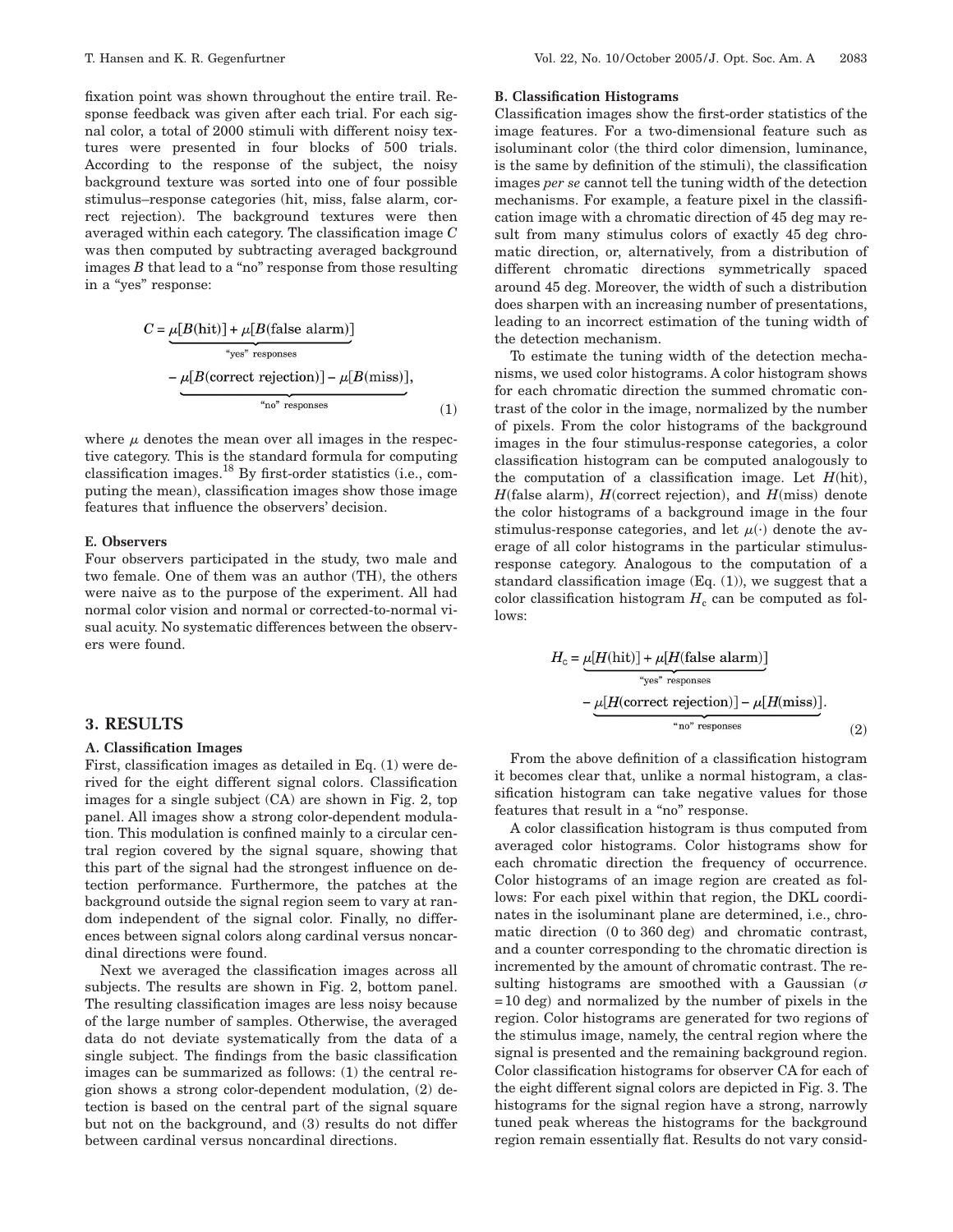

Fig. 2. Classification images for observer CA (top panel) and classification images averaged across all four observers (bottom panel). The images are scaled up to maximum chromatic contrast. The central square in each image outlines the extent of the signal patch. For each panel, the upper row shows the classification images along the cardinal directions, the bottom row shows classification images along intermediate, noncardinal directions.

erably between subjects. Peaks of the color histograms and HWHH values for all observers are listed in Table 1. Color classification histograms averaged across all four subjects are shown in Fig. 4.

To determine whether differences exist between signals presented at cardinal versus noncardinal directions, we computed the mean and standard deviation of the HWHHs for both cardinal and noncardinal signals. Data pooled across all four observers show a larger mean HWHH for the cardinal axes (63.5 deg, SD 13.7 deg) compared with the noncardinal axes (51.0 deg, SD 12.8 deg).

The tuning width for signals presented at the cardinal axes lies more closely along the linear prediction of a tuning width of 60 deg than the intermediate axes. This is consistent with the idea that sensitivity to intermediate colors are combined nonlinearly from input along the cardinal axes.

Next we plotted a histogram of the distribution of the HWHH as determined for all subjects and all colors of the signal. Data are shown in Fig. 5, left plot. The determined HWHHs show a large variation, ranging from 30 to almost 90 deg. A similar range of HWHH distributions was also found in physiological measurements in macaque  $VI<sup>7</sup>$ and V2.<sup>29</sup> For comparison, these data are shown in Fig. 5.

#### **C. Deviation from Signal Color**

The color histograms shown so far have been centered at their maxima. Generally, the corresponding chromatic direction of the maximum differs from the chromatic direction of the signal presented. This indicates that the classification images do not simply replicate the signal color, but do reveal internal mechanisms for chromatic classification.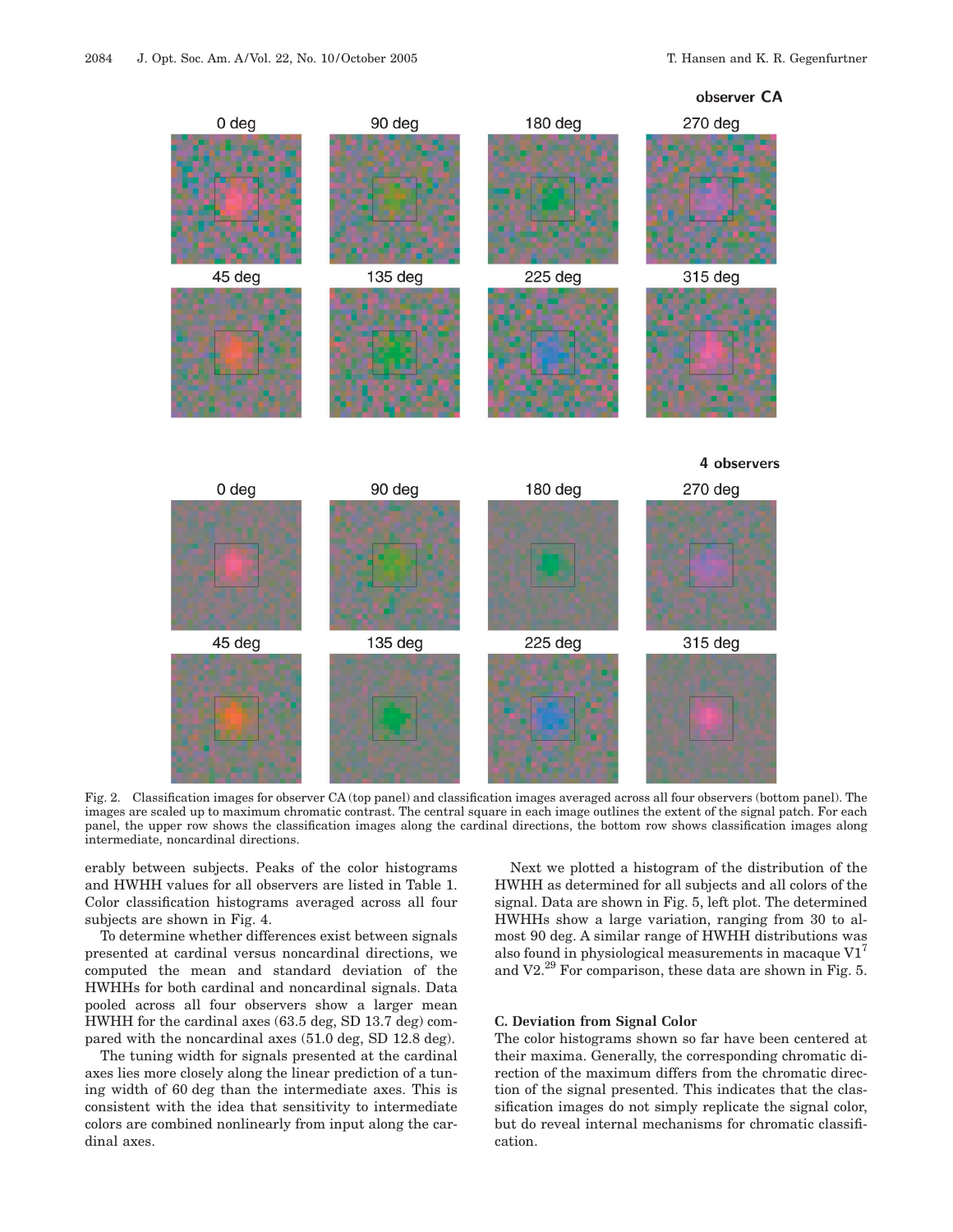Polar plots of the color histograms reveal how each observer's tuning curves deviate from the signal color (Fig. 6). The polar plots show a certain variation in the deviation between the signal color and the measured peak of the tuning curves. For some colors (e.g., 45 and 225 deg), the deviation is rather small, whereas other colors tend to show a larger variation (e.g., 270 deg).

Instead of considering the whole histogram, it is also instructive to consider only the distribution of the peak in the classification histogram for each signal color (Fig. 7). The peaks are given by the maxima in the color histograms and thus are independent of any model used to fit the data. Plotting for each signal color the absolute location of the peak of the detected color (Fig. 7, left plot) shows that peaks tend to cluster at certain chromatic directions such as 110 deg and −20 deg, whereas other chromatic directions, e.g., 180 deg, are avoided.

Interestingly, a plot of the relative deviation for the different colors reveals a rather consistent pattern between subjects (Fig. 7, right plot). In particular, color preference



Fig. 3. (Color online) Color histograms for observer CA. The abscissa denotes relative chromatic direction, and the ordinate denotes the relative contribution of each chromatic direction in the classification histogram in the range [-0.15,0.3]. The horizontal line marks zero, corresponding to no influence of the color on the detection results. The color histograms for the background (solid black curve) show almost no color-specific modulation, whereas the color histograms for the signal region (filled area) have a strong modulation depending on the signal color; the vertical line at 0 deg marks the maximum of the color histogram. The off-center vertical line marks the relative position of the signal color. Gaussian fits to the data are shown with a dashed curve together with the corresponding HWHH values.

|  |  |  |  | Table 1. Peaks of the Color Histograms and ±HWHH for the Four Observers |  |  |  |  |  |  |
|--|--|--|--|-------------------------------------------------------------------------|--|--|--|--|--|--|
|--|--|--|--|-------------------------------------------------------------------------|--|--|--|--|--|--|

| Observer  | 0 deg        | $90 \text{ deg}$ | $180 \text{ deg}$ | $270 \text{ deg}$ | $45 \text{ deg}$ | $135$ deg   | $225$ deg    | $315 \text{ deg}$ |
|-----------|--------------|------------------|-------------------|-------------------|------------------|-------------|--------------|-------------------|
| <b>CA</b> | $342 \pm 60$ | $112 \pm 84$     | $123 \pm 66$      | $271 \pm 75$      | $43 \pm 46$      | $118 + 48$  | $235 \pm 30$ | $338 + 57$        |
| EM        | $329 \pm 47$ | $83 + 67$        | $149 \pm 74$      | $279 \pm 34$      | $52 + 62$        | $113 + 59$  | $266 \pm 35$ | $327 \pm 47$      |
| MD        | $338 \pm 67$ | $119 + 53$       | $154 \pm 50$      | $326 \pm 60$      | $53 \pm 36$      | $153 + 57$  | $230 \pm 31$ | $343 + 51$        |
| TH        | $338 \pm 66$ | $86 \pm 60$      | $166 \pm 66$      | $298 + 89$        | $45 \pm 68$      | $93 \pm 65$ | $205 \pm 65$ | $319 + 72$        |



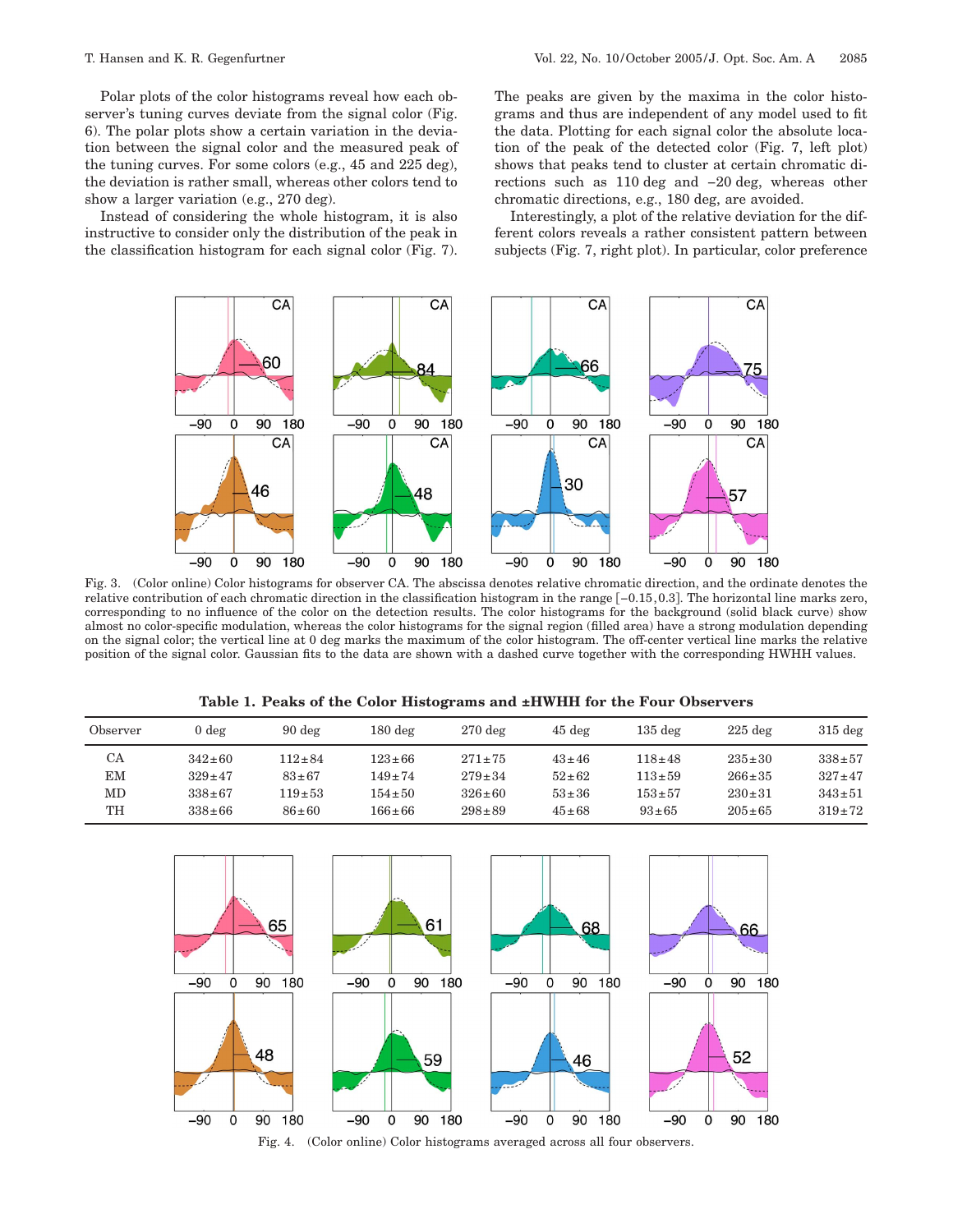

Fig. 5. Distribution of tuning curve widths (HWHH). The dashed lines denotes the tuning width of 60 deg, corresponding to a linear<br>transformation of cone input. Left, data for all four subjects; middle, data from macaque



Fig. 6. (Color online) Polar plots of the color histograms for four observers. Tuning curves are shown for signal color at the cardinal directions (solid curves) and along intermediate directions (dashed curves).



Fig. 7. Deviation of the peak of the detected color from the signal color for four subjects. Left, absolute differences; right, relative differences.

for color presented along the L−M axes seems to be rotated clockwise by  $\sim$  20 deg, as revealed by the negative deviation for 0 and 180 deg.

Finally, we verified that the deviation is consistent between subjects and not due to random variations of color preference. For this purpose, we determined the deviation separately for the first block of 1000 trials and the second block of 1000 trials. In all cases, the first and second block of trials were completed on different days, sometimes with a week or two in between. Data are shown in Fig. 8. All subjects show a high correlation between the two blocks of trials: When the peaks deviate from the true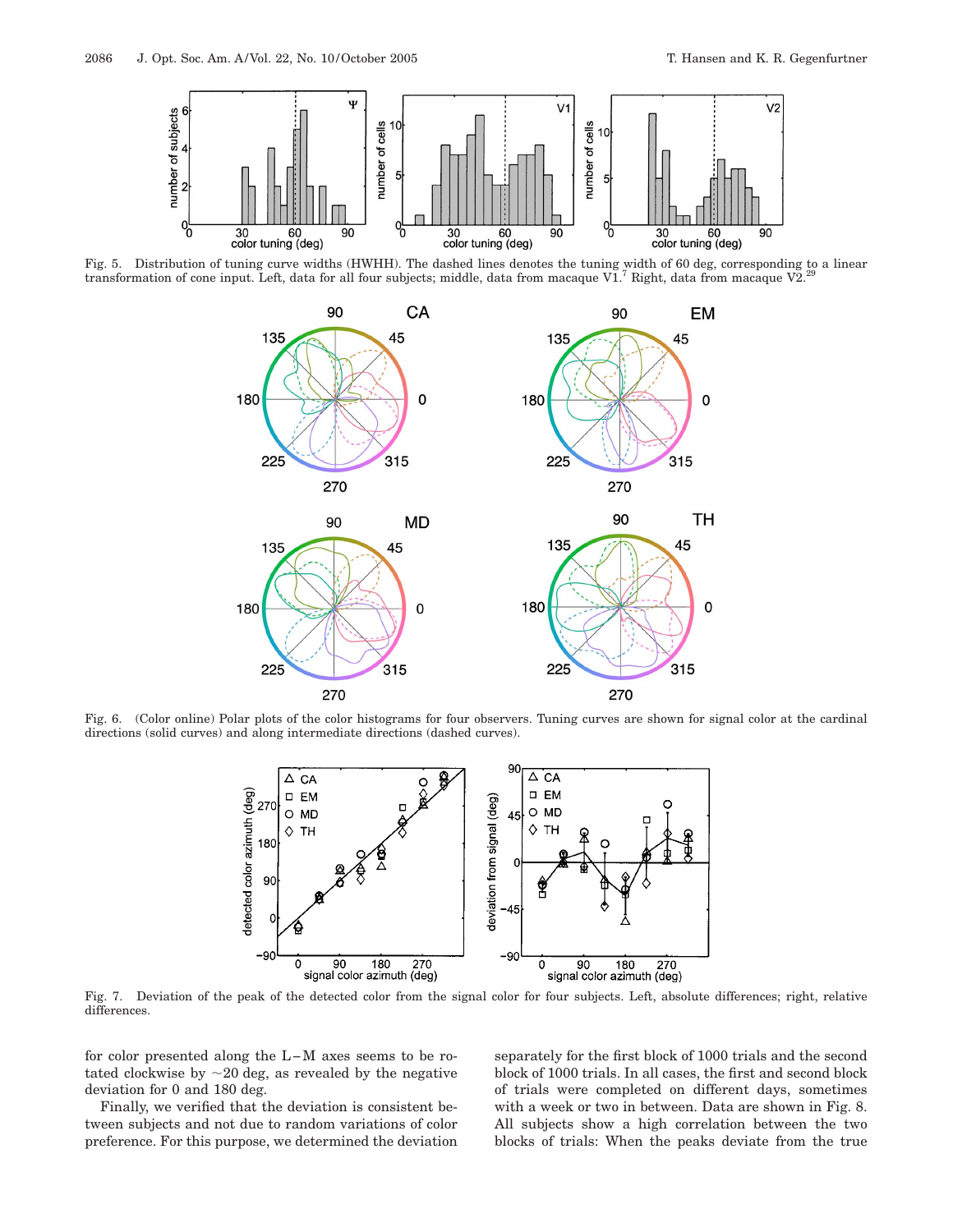color, this deviation is the same for different trials run by the same observer. A considerable deviation between the first and the second block of trials occurs only for the violet at 270 deg (subjects CA, MD, and TH) and for the cyan at 225 deg (subject TH). For all other colors, the deviation lies almost perfectly on the main diagonal corresponding to 100% correlation. The results indicate that the deviation is consistent within subjects.

#### **D. Finer Sampling of the Third Quadrant**

The plot of the deviations show an uneven distribution of the peak sensitivities. In particular, the third quadrant



Fig. 8. (Color online) Deviation of the peak of the detected color from the signal color: correlation between blocks of trials. For a perfect agreement between responses in the blocks of 1000 trials, all data points would fall on the main diagonal (dashed lines). Solid squares denote deviations for the cardinal directions, open squares for intermediate directions. The dotted rectangle marks a deviation of ±45 deg. Except for the purplish color at 270 deg for subjects CA, MD, and TH and the cyan color at 225 deg for subject TH, all colors lie almost perfectly on the main diagonal, showing a high degree of correlation between the deviation in the two blocks.

tends to have only a single peak. To test whether these results reveal a general pattern, we tested color detection in the third quadrant with a finer sampling of chromatic directions every 15 deg (instead of 45 deg). Data for two observers are shown in Fig. 9. The data show that the bluish colors in the third quadrant can be detected with high accuracy as revealed by the small offset between the peak in the color histogram and the signal color.

## **4. DISCUSSION**

We have used the paradigm of classification images to study chromatic signal detection. The classification images show a strong color-specific modulation within a central, circular region where the signal is presented. Tuning widths as determined by classification histograms show a distribution of tuning widths consistent with the distribution of tuning widths of cortical neurons at early visual stages. The results suggest that multiple chromatic mechanisms with a distribution of tuning widths ranging above and below the linear predicted width of 60 deg are involved in higher-order stages in color vision.

The peaks in the color histograms often differ from the chromatic direction of the signal presented. This indicates that the classification images do not simply replicate the signal color, but reveal internal mechanisms for chromatic classification. In other words, such a shift of the peak in the classification histograms reveals a biased observer. This bias can be either due to higher-level, deliberate decisions or to properties of the chromatic mechanisms in the early visual pathway. Strictly speaking, the employed method of classification images cannot rule out either possibility. However, there are several reasons in favor of the idea that any bias reflects chromatic mechanisms in the early visual pathway. First, the observer performed a low-level detection task where it is unlikely that any higher, deliberate decisions are involved. Second, the shifts of the peaks show a high degree of consistency, as detailed above (Subsection 3.C, Fig. 8). Deliberate decisions to give more weight to a particular chromatic direction, which are of no direct relevance to the observer, most



Fig. 9. (Color online) Color histograms for intermediate directions in the third quadrant (top row, observer CA, bottom row, observer MD). The bluish colors can be detected with high accuracy as revealed by the small offset between the maximum in the color histogram (vertical line at 0 deg) and the signal color (off-center vertical line).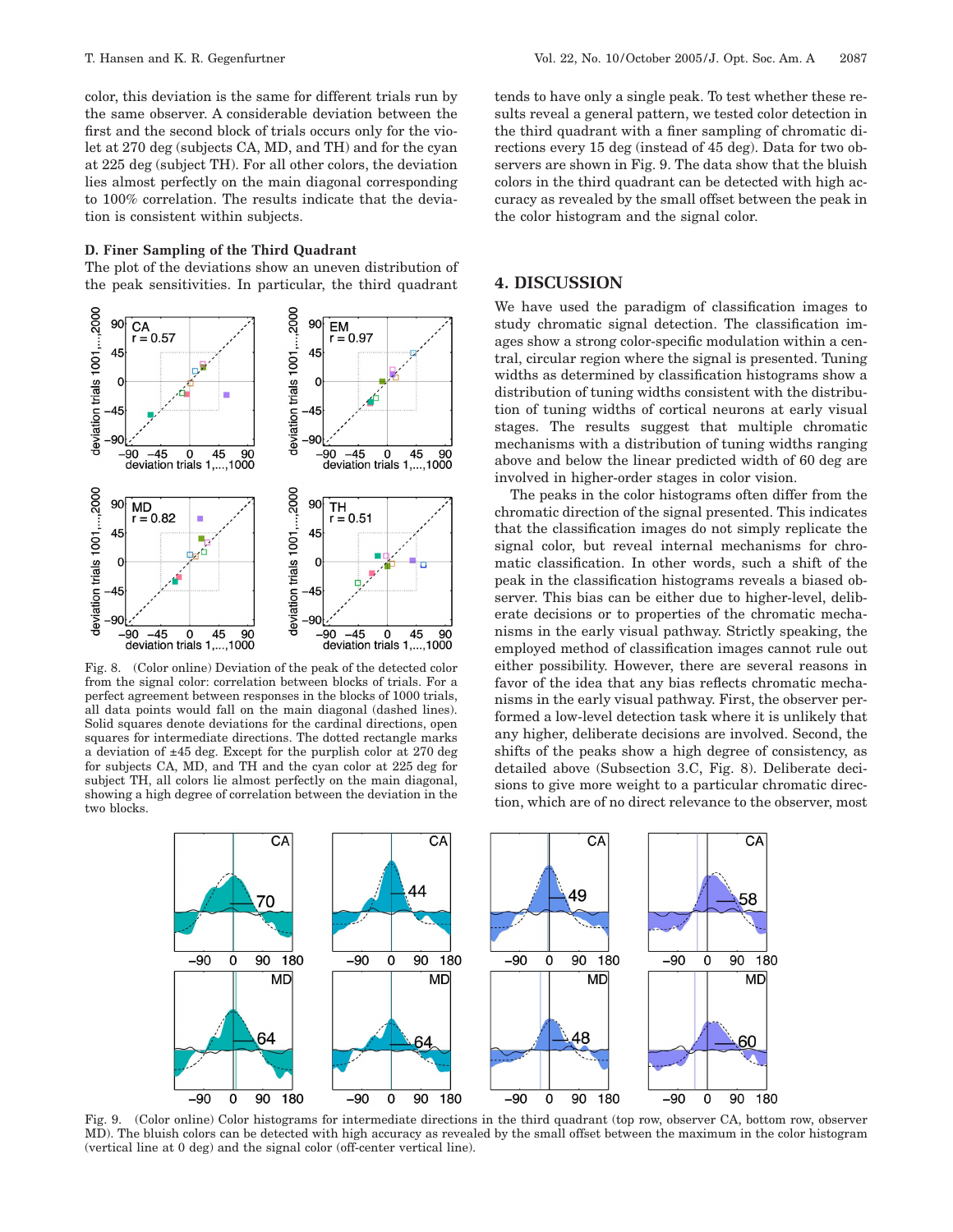likely show a higher degree of variability. Finally, the observer received response feedback and presumably tried to optimize performance rather than sticking to any *a priori* decisions such as to, e.g., "give more weight to blue than to red" for a bluish-reddish signal. Therefore it seems plausible to attribute the observed shifts of the peak in the classification histograms to the intrinsic properties of chromatic mechanisms in the early visual pathway.

The detection of color signals in noise has been investigated by numerous studies in the past using a variety of paradigms, with a considerable variety of results. One of the first studies that used a noise-masking paradigm was by Gegenfurtner and Kiper.<sup>16</sup> Using a Gabor pattern as a signal embedded in spatiotemporal chromatic noise, they found multiple, narrowly tuned mechanisms.

Giulianini and Eskew<sup>10</sup> measured thresholds for detecting Gaussian and Gabor signals in noise made of rings or lines. Signals and noise were modulated independently along various directions of color space. Their results argue for only three mechanisms for chromatic detection. These mechanisms are strictly linear, i.e., they do not exhibit a narrow tuning in color space. The reason for the discrepancy of their results with those of Gegenfurtner and  $\overline{\text{Kiper}}^{\text{I6}}$  is unclear.

 $DZ$ mura and Knoblauch<sup>13</sup> have investigated the sensitivity for detecting a signal consisting of a Gaussian pulse that was corrupted by chromatic flicker. The flicker was added to the signal. The color values of the flicker were chosen from sectors of different width centered at the color of the signal. The detectability of the signal was unaffected by the width of the sector, suggesting a linear processing. Results were consistent with a broadband, linear mechanism tuned to multiple orientations.

It has been argued by D'Zmura and Knoblauch<sup>13</sup> that the narrow tuning found by Gegenfurtner and  $Kiper^{16}$ may be due to off-axis looking. Off-axis looking assumes that the observer has multiple broad mechanisms and that the detection in a particular task is based on mechanisms that are less affected by the noise, leading to a measurement of narrow tuning curves. Recently, we have verified in a rigorous analysis by a chromatic detection model that, depending on the noise characteristic of the stimuli, multiple broadly tuned mechanisms can indeed result in narrow-tuned tuning curves.<sup>14</sup> In the present experiment, background noise is drawn from all color directions, such that off-axis looking cannot occur by definition of the stimulus.

Recently, Bouet and Knoblauch<sup>11</sup> have used the paradigm of classification images to study chromatic signal detection. Their study differs from ours in several ways. First, they used a temporally modulated Gaussian pulse that was corrupted by isoluminant noise flickering at a high temporal frequency of 50 Hz. The distribution of noise colors was averaged over time, and a classification image was computed showing the regions in the isoluminant plane (segmented into  $9 \times 9$  bins) most likely leading to a "present" or "absent" response. The images show a narrow peak in the signal direction flanked by regions with a broader selectivity. In contrast to the results by Bouet and Knoblauch, $11$  we found smooth, Gaussianshaped tuning curves of different widths for different

chromatic directions, but no singular narrow peak in the signal direction. The differences in our findings may be caused by the different time course at which a color is present in the stimulus (for 20 versus 250 ms) and the method used to determine the tuning widths. While Bouet and Knoblauch used weighted profiles, we determined tuning widths based on classification histograms.

 $McKeefry$  and colleagues<sup>30</sup> have used an adaptation paradigm in a Vernier alignment task to measure chromatic tuning widths. After adapting for 5 s to two flanking peripheral stimuli that varied in chromaticity, subjects judged the position of a central Gaussian blob in relation to two identical Gaussian blobs that appeared at the same position as the adapting stimuli. McKeefry and colleagues found that the perceived offset of the central stimuli varied as a function of the separation of the target and the adapting stimuli in DKL color space: Offset was maximal if both stimuli were varied along the same axis and minimal if the stimuli were presented at orthogonal directions. The tuning widths depend on the adaptation axis: Broad, linear tuning was found for adapting stimuli at the L+M axis, whereas smaller tuning occurred at the S-(L+M) axis. Furthermore, the effect appeared only at high contrast. At low contrast, broad tuning occurred for all adapting axes. In contrast to their results, we have found no particular narrow tuning at the  $S-(L+M)$  axis, but did on intermediate axes such as 225 deg (Fig. 3) or 255 deg (Fig. 9). In Refs. 7 and 29 no particular correlation between chromatic bandwidth and chromatic direction has been reported. In particular, for the unique hues, no clustering of either narrowly or broadly tuned cells was found.<sup>29</sup>

In a pilot study we have also determined classification images for low-contrast background noise (20% and 12% contrast instead of 40%) and found no contrast-dependent effect of the tuning widths. The discrepancies between our findings and those of McKeefry and colleagues may occur because the positional judgments necessary in the McKeefry study might be mediated by a different population of cells than the chromatic detection capabilities studied in the present work.

To sum up, we have used the paradigm of classification images to study the properties of chromatic detection mechanisms. The classification images reveal that the cardinal axes play no specific role in the chromatic detection task. Furthermore, we found tuning widths that vary between 30 and 90 deg, consistent with physiological findings. Finally, detection is not based on the whole image but influenced mainly by a small spot around the fixation point.

## **ACKNOWLEDGMENTS**

We thank an anonymous reviewer whose suggestions helped to improve the paper. We further thank Brian J. White for helpful comments on the manuscript. This research was supported by the German Science Foundation grant Ge 879/5-1.

The authors' e-mail addresses are Thorsten.Hansen @psychol.uni-giessen.de and Karl.R.Gegenfurtner @psychol.uni-giessen.de.